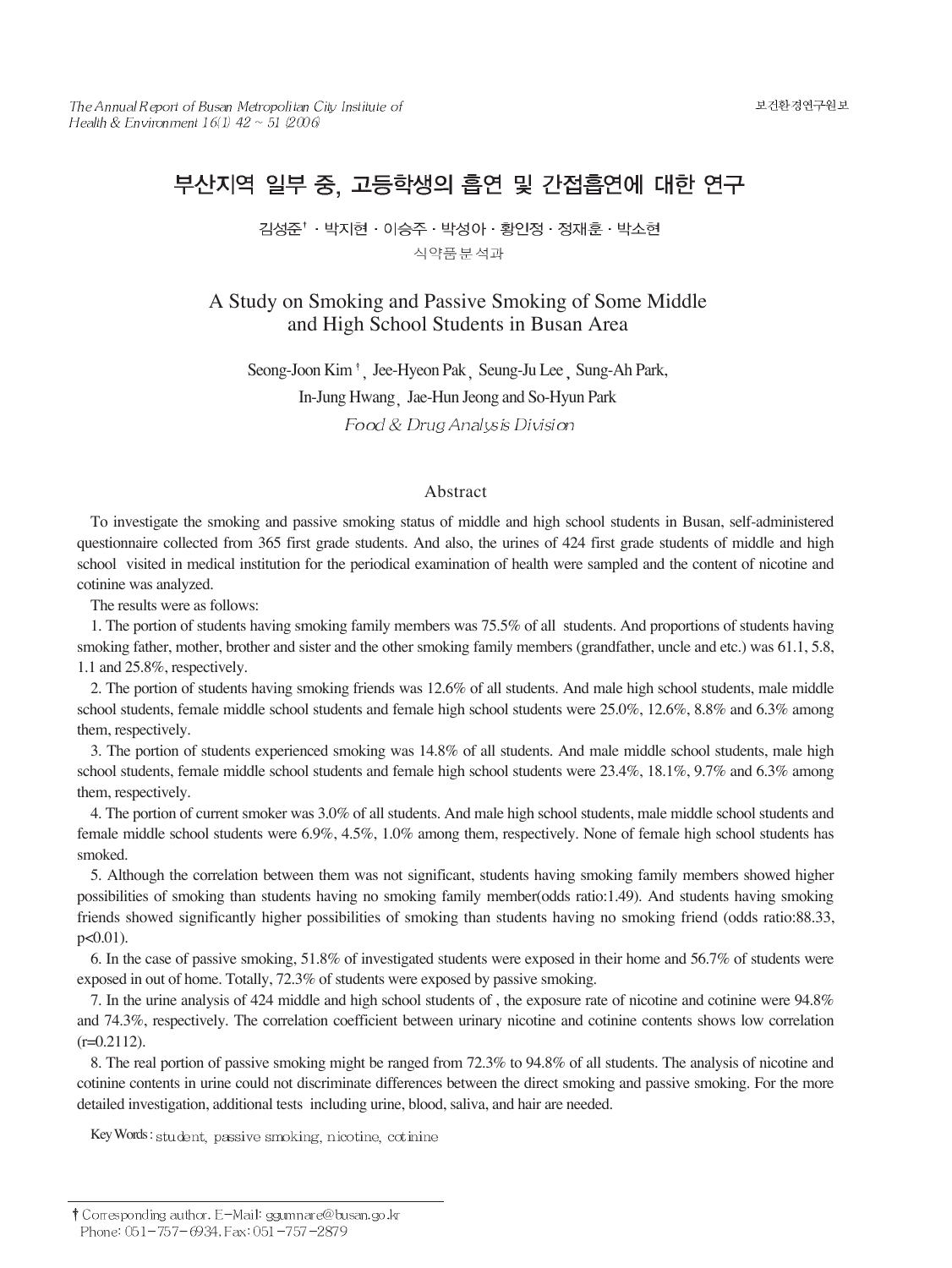#### 서 론

담배연기에는 니코틴 타르, 일산화탄소 등 약 4,000가지 정 도의 유해한 화학 성분이 포함되어 있고, 그 중 40가지 정도는 암을 일으키는 발암물질로 알려져 있다". 그러므로 흡연은 많 은 질병발생과 사망을 일으키는 주요한 요인이 되며, 특히 혈 관질환 만성 기관지염 폐암, 폐기종 후두암, 구강암 췌장암 등의 주요 발병요인이 된다. 임신 중의 흡연은 체중 미달아 출 산이나 조산의 위험을 높여 영아 사망의 한 요인이 되기도 한 다

이러한 흡연의 해독은 청소년에게서 더욱 심하게 나타나는 데. 이는 청소년이 아직 신체적 발육이 완성되지 않은 상태에 잎어 모든 세포 및 조직이 약하기 때문이다. 15세 이하에서 흠 연을 시작하는 경우 폐암으로 인한 사망률이 비흡연자보다 19.0배. 15-19세 사이에서 시작하는 경우는 14.4배나 높았으 며, 20세 이상에서 흡연을 시작하는 경우와 비교해서도 약 3배 의 높은 폐암 사망률을 나타내다고 한다. 2)

흡연은 자신뿐만 아니라 흡연하지 않는 다른 사람의 건강도 해치게 된다. 흡연은 능동흡연(active smoking)과 수동흡연 (passive smoking)으로 나눌 수 있으며, 담배연기도 흡연자 가 입, 비강에서 품어내는 주류연과 담배가 타면서 발생하는 부류연으로 구분된다. 이러한 주류연과 부류연이 환경공기 중 에 확산된 상태의 담배연기를 환경 중 담배연기 (environmental tobacco smoke, ETS)라 하고 비흡연자가 이 ETS에 폭로되는 것을 수동흡연 또는 간접흡연이라 한다<sup>3</sup>. 부류연은 흡연자가 들여 마시지 않고 담배가 타면서 발생하는 연기로써 담배필터와 흡연자의 폐에서 여과되지 않은 상태의 연기를 말한다. 따라서 부류연은 주류연보다 유해물질의 양이 훨씬 더 많으며 환경 오염도를 더욱 높이는 역할을 한다<sup>4</sup>. 그러 므로 담배를 피우지 않는 사람도 담배를 피우는 사람과 함께 생활하여 ETS로 인한 간접흡연에 오랫동안 노출될 경우 폐암 이나 호흡기질환 등에 걸릴 위험성이 높다<sup>3</sup>. 국제암연구기관 (International Agency for Research on Cancer, IARC)<sup>\*</sup>. 미국국립산업안전보건연구소(National Institute for Occupational Safety and Health, NIOSH)<sup>®</sup>, EPA<sup>®</sup> 등 많 은 보건 및 환경 관련 연구기관에서 환경성 담배연기를 발암물

### 질로 명시하고 있다.

본 연구원에서는 일반 성인의 간접흡연 사례 하와 대중이용 시설에서의 간접흡연 조사<sup>103</sup>를 실시하여 보고한 바 있다. 그러 나 왕성한 성장을 하는 청소년기에 있는 중, 고등학생들의 간 접흡연 실태에 대한 조사는 아직 미미한 실정이다. 한창 성장 기에 있는 청소년의 상당수가 본인의 의지와 관계없이 담배연 기에 노출되어 간접흡연의 피해를 받는다면 당연히 담배연기 로부터 보호받아야 하고, 금연교육에 수반하여 간접흡연 예방 에 관한 교육이 수행되어야 할 것이다. 그러므로 중, 고등학생 의 간접흡연율을 조사하고 간접흡연으로 인하여 어느 정도의 니코틴에 노출되는지를 파악하는 것은 보건학적으로도 의의가 있을 것이다. 이에 따라 본 조사에서는 부산의 일부 중. 고등학 교의 학생에 대한 설문조사를 실시하고, 건강검진을 위하여 의 료기관을 방문한 중. 고등학교 학생들의 소변 중의 니코틴과 니코틴의 체내 대사물질인 코티닌의 함량을 분석. 흡연 및 간 접흡연 정도를 파악하여 금연 및 간접흡연 예방을 위한 기초자 료로 제시하고자 한다.

### 조사 대상 및 방법

### 설문조사

부산지역 중. 고등학생들의 흡연. 가족들의 흡연여부. 집 안 팎에서의 간접흡연율과 간접흡연 일수를 파악하기 위해서 2006년 9월에 설문조사를 실시하였다. 설문조사의 수집은 협 조가 가능한 학교의 1학년 중 학급단위로 무작위 선택하여 설 문지를 각 학생에게 배포하여 무기명 자기평가 기입법(Selfadministered Questionnaire)으로 작성하게 한 후 수거하 였으며, 이들 중 기입이 충실하지 못한 설문지를 제외하고, 중 학교 남학생 111명, 중학교 여학생 103명, 인문계 고등학교 남 학생 72명, 인문계 고등학교 여학생 79명 등 총 365명의 설문 지를 분석대상으로 하였다(Table 1). 조사에 사용된 설문지는 오… 등이 보건복지부 건강증진기금 연구사업으로 보고한 "한 국인 흡연율 평가도구 표준화 연구"에서 개발한 설문지를 활 용하여, 학생들의 간접흡연 정도를 파악하고자 하는 본 조사연 구의 의도에 따라, 10개 문항으로 줄여서 사용하였다. 설문내 용은 부록1에 제시하였다.

# 

 $(1 - 0)$   $(1 + 1)$ 

| Table 1, '잘난소시' 및 소년심시' 내생시' 구 |      | (닌귀・경) |     |
|--------------------------------|------|--------|-----|
| 대상학생군                          | 설문조사 | 소변검사   |     |
|                                | 남자   | 111    | 104 |
| 중학생 (1학년)                      | 여자   | 103    | 110 |
|                                | 남자   | 72     | 105 |
| 인문계고등학생 (1학년)                  | 여자   | 79     | 105 |
| 총대상자수                          |      | 365    | 424 |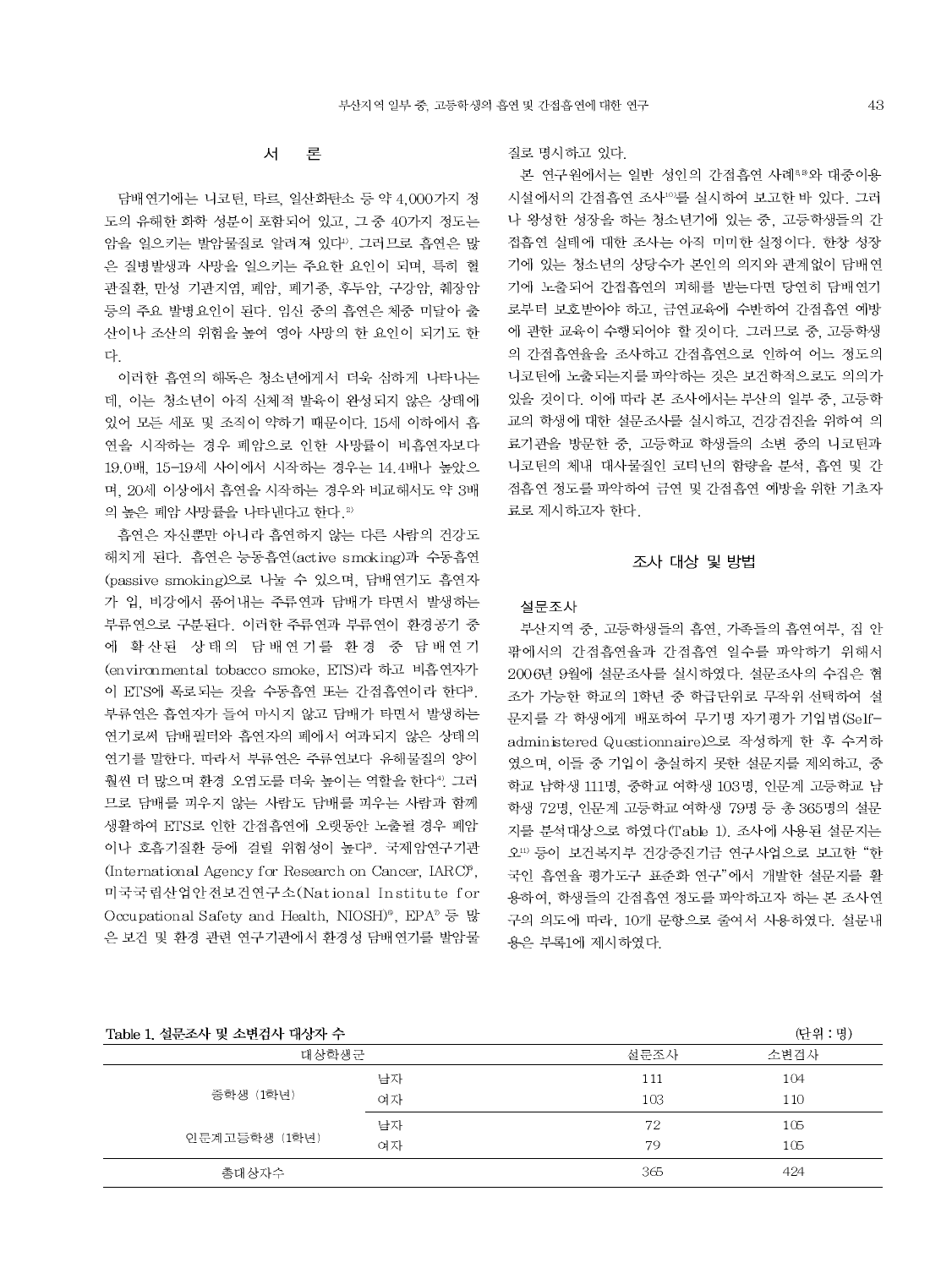| GC Model       | Agilent 6890 Series                                                       |
|----------------|---------------------------------------------------------------------------|
| Column         | HP-5MS $(30m \times 0.25mm \times 0.25 \mu m)$ film thickness)            |
| Oven temp,     | $110\textdegree$ (3min.) $-20\textdegree$ /min. $-300\textdegree$ (5min.) |
| Inlet temp.    | 280C                                                                      |
| Carrier gas    | N <sub>2</sub>                                                            |
| Flow           | 1.0mL/min.                                                                |
| Split ratio    | 1:1                                                                       |
| Detector temp. | 280C                                                                      |
|                |                                                                           |

#### Table 2. 니코틴과 코티닌의 GC-NPD 분석조건

Table 3, 가족 중 흡연자 수

| 대상학생군 |         |           |            | 흠연가족      |        |         |           |  |
|-------|---------|-----------|------------|-----------|--------|---------|-----------|--|
|       |         | 없음        | 있음         | 아버지       | 어머니    | 형제자매    | 기타        |  |
| 중학생   | 남자 111명 | 18 (16.2) | 93 (83.8)  | 74 (66.7) | 1(0.1) | 7(6.3)  | 38 (34.2) |  |
|       | 여자 103명 | 24(23.3)  | 79 (76.7)  | 64(62.1)  | 3(2.9) | 3(2.9)  | 26(25.2)  |  |
| 고등학생  | 남자 72명  | 26(36.1)  | 46 (63.9)  | 34(47.2)  |        | 5(6.9)  | 20(27.8)  |  |
|       | 여자 79명  | 22(27.8)  | 57 (72.2)  | 51 (64.6) |        | 6(7.6)  | 10(12.7)  |  |
| 계     | 365명    | 90 (24.7) | 275 (75.3) | 223(61.1) | 4(1.1) | 21(5,8) | 94(25.8)  |  |

Table 4. 친구 5명 중 흡연자 수

|       |         |               |          |         | 흡연차구 수        |         |         |           |  |
|-------|---------|---------------|----------|---------|---------------|---------|---------|-----------|--|
| 대상학생군 |         | 없음            | 있음       | 1명      | 2명            | 3명      | 4명      | 5명        |  |
| 중학생   | 남자 111명 | 97 (87.4)     | 14(12.6) | 1(0.9)  | 8(7.2)        | 2(1.8)  | 3(2.7)  | 0         |  |
|       | 여자 103명 | 94 (91.2)     | 9(8.8)   | 5(4.9)  | 1(1.0)        | 2(1.9)  | 1 (1.0) | 0         |  |
| 고등학생  | 남자 72명  | 54 (75.0)     | 18(25.0) | 6(8.3)  | 7(9.7)        | 2(2.8)  | 1 (1.4) | 2(2.8)    |  |
|       | 여자 79명  | 74 (93.7)     | 5(6,3)   | 1(1.3)  | $\Omega$      | 4(5.1)  |         | $\bigcap$ |  |
| 계     | 365명    | (87.4)<br>319 | 46(12.6) | 13(3,6) | l6 (<br>(4.4) | 10(2.7) | 5(1.4)  | 2(0.5)    |  |

소변 중 니코틴 및 코티닌의 분석 방법

부산지역 중, 고등학생들의 소변 중 니코틴과 니코틴의 인체 대사산물인 코티닌의 함량을 분석하기 위하여, 2006년 6월-8 월 사이에 학생 정기 건강검진을 위해 부산시내 1개 의료기간을 방문한 중, 고등학교 남, 여 1학년 학생 총 424명 (Table 1)의 소변을 채취하여 냉장 보관하여 두고 한달 이내에 분석하였다.

소변중 니코틴 검사방법은 국제올림픽위원회 의무분과 (International Olympic Committee-Medical Commission)에서 규정한 Medical Code and Explanatory Document의 부록 B (Appendix "B" Procedure for Accreditation of Laboratories)에서 제시한 procedure I 에 준하여 실험하였다<sup>12,13)</sup>.

소변 10mL를 시험관에 취하고 여기에 5N KOH 0.5mL와 무수황산나트륨 3g 그리고 diethyl ether 1mL를 가하여 5분 간 심하게 흔든 다음 3000rpm에서 5분간 원심분리 하였다. Ether층을 취하여 1µL를 GC-NPD에 injection하여 분석하 였다. 검출한계는 0.1ng/mL였다. GC-NPD의 기기분석조건 은 Table 2와 같다.

본 조사의 제한점은 다음과 같다. 첫째, 설문조사 대상은 부

산시내 중, 고등학교 중 협조가 가능한 일부 중, 고등학교의 1 학년 학생들을 대상으로 하였고, 소변 중 니코틴 및 코티닌 함 량 분석 대상은 건강진단을 위해 부산시내 1개 의료기관을 방 문한 중, 고등학교 1학년 학생들을 대상으로 하였으므로 부산 시 전체 중. 고등학생으로의 확대해석에는 신중한 고려가 요구 된다. 둘째, 설문지 기입은 무기명 자기평가 기입법으로 행해 졌으므로 설문 당시의 조사 대상자의 환경, 심리적 상태나 선 입견 등에 의해 정확도가 떨어질 수 있으며, 무기명이긴 하지 만 흡연여부의 진위가 문제가 될 수 있다. 셋째, 설문조사 결 과와 소변 중 니코틴 및 코티닌 함량을 비교하여 흡연 및 간접 흡연 정도를 분석하였는데, 설문조사와 소변분석 대상군의 상 이로 비교에 한계가 있었다. 부산시 전체의 중, 고등학생으로 의 확대해석에는 역시 신중한 고려가 요구된다.

단위 : 명(%)

다위 : 명(%)

# 결과 및 고찰

### 설문조사 결과 분석

설문조사 대상자의 가족 중 흡연자 수를 Table 3에 나타내 었다. 전체 학생 365명 중 275명, 75.3%의 학생들이 가족 중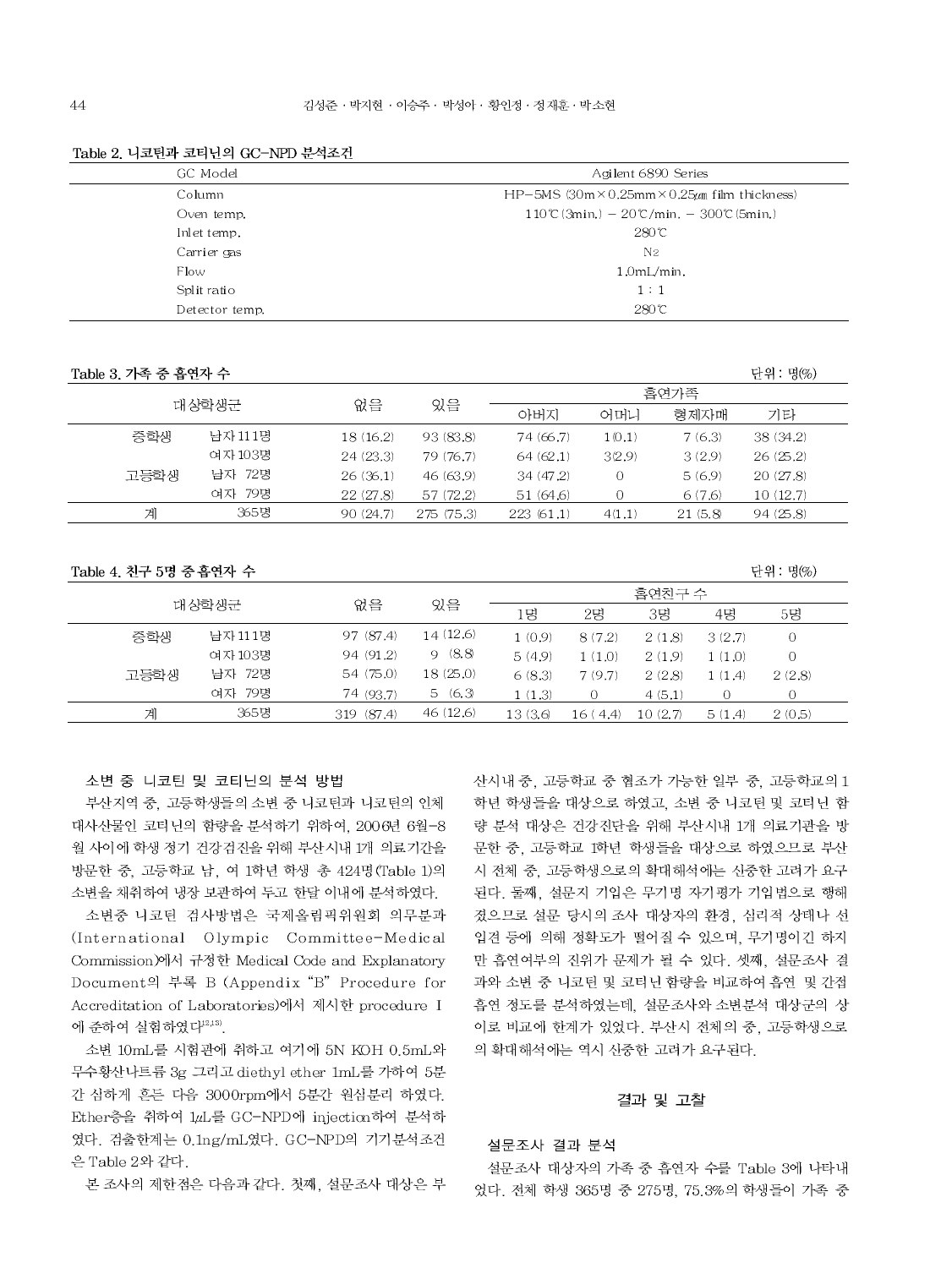| 1able 5. 급근경원 ㅠㅜㅋ 갯급된 시기 |           |          |          | 된고· 8V22              |            |      |
|--------------------------|-----------|----------|----------|-----------------------|------------|------|
| 대상학생군                    | 없음        | 있음       |          |                       | 첫흡연 시기     |      |
|                          |           |          | 초등전      | 초등학교                  | 중학교        | 고등학교 |
| 중학생<br>남자 111명           | 85(76.6)  | 26(23.4) | 3(2.7)   | 18(16.2)              | 5(4.5)     |      |
| 여자 103명                  | 93(90.3)  | 10(9.7)  | 1(1.0)   | (8.7)<br>9            |            |      |
| 고등학생<br>남자 72명           | 59(81.9)  | 13(18.1) | $\Omega$ | (1.4)                 | 12(16.7)   | 0    |
| 79명<br>여자                | 74 (93.7) | 5(6,3)   | $\Omega$ | $\langle 1.3 \rangle$ | (5.1)<br>4 | 0    |
| 365명<br>게                | 311(85.2) | 54(14.8) | 4(11)    | (7 9)<br>29           | (5.8)      |      |

Table 6. 현재의 흡연여부

초선권원 이미야 원중선 기간

| 대상학생군          | 비흡연        | 흡연      |
|----------------|------------|---------|
| 중학생<br>남자 111명 | 106 (95.5) | 5(4.5)  |
| 여자 103명        | 102 (99.0) | 1(1.0)  |
| 남자 72명<br>고등학생 | 67 (93.1)  | 5(6.9)  |
| 79명<br>여자      | 79 (100.0) |         |
| 365명<br>계      | 354 (97.0) | 11(3,0) |

| Table 7. 흡연학생의 흡연 빈도<br>단위 : 명(%) |       |           |         |             |            |         |  |  |  |  |  |
|-----------------------------------|-------|-----------|---------|-------------|------------|---------|--|--|--|--|--|
|                                   | 흠연학생  | 2~3회 이하/월 | 1~2회/주  | $3 - 4$ 회/주 | $5~-6$ 회/주 | 매일      |  |  |  |  |  |
| 중학생                               | 남자 5명 | 4(80,0)   |         |             |            | 1(10,0) |  |  |  |  |  |
|                                   | 여자 1명 |           | 1 (100) |             |            |         |  |  |  |  |  |
| 고등학생                              | 남자 5명 |           | 2(40,0) | 2(40,0)     |            | 1(20,0) |  |  |  |  |  |
|                                   | 여자 0명 | -         |         |             | –          | –       |  |  |  |  |  |
| 계                                 | .1명   | 4(36,3)   | 3(27.3) | 2(18.2)     |            | 2(18,2) |  |  |  |  |  |

흡연자가 있다고 답하였다. 아버지가 흡연하는 학생이 전체 학 생의 61.1%로 가장 많은 비중을 차지하였고, 다음은 할아버지 나 삼촌 등 기타가족이 25.8%, 형제자매 5.8%의 순이였고, 어머니가 흡연하는 학생은 전체의 1.1% 였다. 한국금연운동협 의회의 2006년 전국 중, 고등학생 흡연실태조사14)에 의하면 고등학생의 78.6%가 가족 중에 흡연자가 있다고 하였다. 김18 은 2002년 9월 대전지역 인문계고등학교 3학년을 대상으로 조사한 결과, 아버지 흡연 60.2%, 어머니 6.9%, 형제자매 14.8%라고 하였다.

친한 친구 5명 중 흡연자의 수는 Table 4에 나타내었다. 전 체 학생 중 12.6%의 학생이 흡연하는 친구가 있다고 답하였 다. 남자고등학생이 25.0%로 가장 많았으며, 남중생 12.6, 여 중생 8.8. 여고생 6.3%의 순이였다. 흡연친구의 수는 2명인 학생이 전체학생수의 4.4%, 1명인 학생이 3.6%의 순이였다.

흡연경험의 유무와 첫 흡연경험 시기를 조사한 결과(Table 5). 전체 학생 중 14.8%의 학생이 흡연경험이 있다고 하였고. 이 중 남자 중학생이 23.4%로 가장 높았다. 중학생은 초등학 생 때에 주로 첫 흡연경험을 하였고, 고등학생은 중학교 때 첫 흡연경험을 하는 비율이 높았다. 초등학교 입학 전에 흡연경험 을 했다고 답한 경우도 1.1% 있었다. 정<sup>16</sup>도 중학생이 고등학 생보다 초등학교 때 처음 담배를 피워본 경우가 더 많았다고 보고하였다. 이러한 결과로 볼 때 첫 담배를 피우는 시기가 빨 라지는 것으로 추정되므로 조기 흡연예방교육이 필요할 것으 로 생각된다. 한국금연운동협의회의 2006년 자료14)에는 남자 중학생의 23.2%, 여중생 15.3%, 남고생 45.3%, 여고생 3.7% 의 학생이 흡연경험이 있다고 하였다. 이는 본 보고서가 1학년 과 인문계 고등학교를 대상으로 한 반면, 금연운동협의회는 전 체 중, 고등학생을 대상으로 한 차이로 생각된다.

학생들의 현재 흡연 여부를 알아보기 위하여, 오<sup>m</sup>등의 표준 화 설문지에 따라 최근 30일간의 흡연여부를 질문하였다. 성 인과 달리 청소년에 대해서는 최근 한 달간 하루 이상 흡연한 적이 있는 경우를 현재 흡연자로 정의하고 있다. WHO의 GYTS(Global Youth Tobacco Survey), CDC의 YRBS(Youth Risk Behavior Survey) 등의 설문지도 최근 30일간의 흡연여부를 질문하고 있다". 현재의 흡연여부는 Table 6에 나타내었다. 전체학생 중 3.0%의 학생이 현재 흡 연을 하고 있다고 답하였다. 남자 중1학년생의 현재 흡연율은 4.5%, 여중1년생은 1.0%, 남고 1년생 6.9%, 여고 1년생 0% 로, 부산시교육청이 2006년 6월 조사한 남중생 2.7% 보다는 높았고, 여중생 1.6%, 일반계 남고생 7.7%, 여고생 1.5%와는 비슷하였다. 한국금연운동협의회의 2006년 9월 조사자료<sup>14)</sup>의 남중 1년생 3.1% 보다는 다소 높았으나, 여중 1년생 1.9%와는 비슷하였고, 인문계 남고생 전체 16.3%, 인문계 여고생 전체 2.5% 보다는 낮은 흡연율을 나타내었다.

 $r1 \text{ } \Omega \cdot \text{ } r3/\alpha \text{ } \lambda$ 

단위 : 명(%)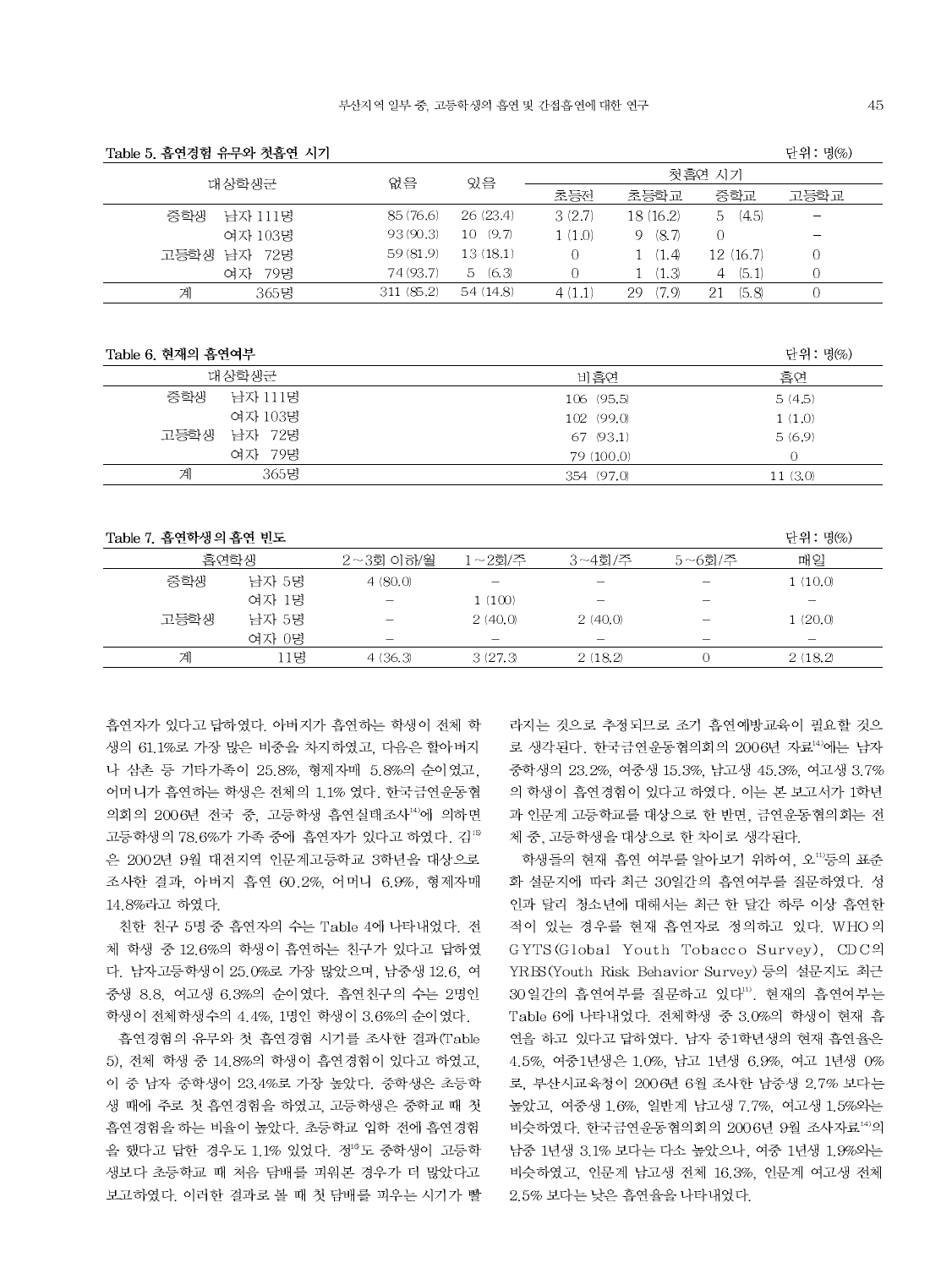| Table 8. 흡연학생의 하루 평균 흡연량 |       |                          |            |             | 단위 : 명(%)                |
|--------------------------|-------|--------------------------|------------|-------------|--------------------------|
|                          | 흡연학생  |                          | $1 - 5$ 개비 | $6 - 10$ 개비 | $11 - 20$ 개비             |
| 중학생                      | 남자 5명 | 4(80.0)                  |            | 1(20,0)     | $\overline{\phantom{0}}$ |
|                          | 여자 1명 | 1(100)                   |            |             | $\overline{\phantom{a}}$ |
| 고등학생                     | 남자 5명 | 2(40.0)                  | 2(40,0)    | 1(20,0)     | -                        |
|                          | 여자 0명 | $\overline{\phantom{a}}$ |            |             | -                        |
| 계                        | 11명   | 7(63.6)                  | 2(18.2)    | 2(18.2)     |                          |

#### Table 9. 가족의 흡연여부와 학생 본인흡연의 관련성

| 본인흡연       | 가족흡연 |         |                |            |  |
|------------|------|---------|----------------|------------|--|
|            | 유    | ᄆ<br>-- | $\rightarrow$  | Odds Ratio |  |
| っ<br>refer | 9명   | 25      |                |            |  |
| □<br>-     | 266명 | 88명     | $0.26^{\circ}$ | 1.49       |  |
|            |      |         |                |            |  |

1 : 통계적으로 유의하지 않음 (p>0.05)

### Table 10, 친구의 흡연여부와 학생 본인흡연의 관련성

|         | 친구흡연        |    |            |            |  |
|---------|-------------|----|------------|------------|--|
| 본인흡연    | 유           | 戸  | 172        | Odds Ratio |  |
| っ<br>π  | 10B         | 1명 |            |            |  |
| ▭<br>-- | 318명<br>36명 |    | $63.16***$ | 88.33      |  |
|         |             |    |            |            |  |

 $**: p \, 0.01$ 

흡연학생의 최근 한 달간 흡연 빈도와 하루평균 흡연량을 Table 7과 8에 나타내었다. 총11명의 흡연학생 중 4명 (36.3%)의 학생이 월 2-3회 이하로, 3명(27.3%)의 학생이 주 1-2회 이하로 흡연하여, 대체로 낮은 흡연빈도를 보인 반면. 남중 1명과 남고 1명 등 2명(18.2%)은 매일 피운다고 답하였 다. 하루 흡연량은 7명(63.6%)의 학생이 1개피 미만이라고 답 하였고, 6-10개피도 2명(18.2%) 있었다. 청소년의 경우 하루 반갑 이상 피울 때 중증 흡연자(heavy smoker)로 분류하는 데11), 이번 조사에서 중증흡연자로 답한 학생은 없었다. 한국금 연운동협의회의 2006년 자료14)에는 하루5개피 이하가 남중생 75.0%, 여중생 79.8%, 남고생 50.5%, 여고생 69.0%로 성인 에 비하면 대체로 낮은 흡연량이라고 하였다.

학생흡연의 관련요인으로는 가족의 흡연여부와 친구의 흡연 여부를 생각해 볼 수 있다. 가족의 흡연여부와 학생의 흡연과 의 관련성을 보기 위하여 교차비 (odds ratio)와 X2 검정을 하 여 Table 9에 나타내었다. 가족 중 흡연자가 있는 학생이 흡 연자가 없는 학생에 비해 흡연할 가능성이 1.49배 높았으나, 통계적으로는 유의하지 않았다. 금연운동협의회 조사14)에서도 가족 중 흡연자가 없는 학생에 비해 흡연자가 있는 학생이 흡 연할 위험이 남고생 1.73배(p (0.01), 여고생 1.34배 (통계적 유 의성은 없음) 높다고 하였다.

친구의 흡연 여부와 학생흡연의 관련성을 분석하여 Table 10에 나타내었다. Table에서 보는 바와 같이 흡연학생 11명 중 10명이 흡연하는 친구가 있다고 답하였다. 통계분석에 의

해서도, 흡연친구가 없는 학생에 비하여 흡연친구가 있는 학생 이 흡연할 가능성이 훨씬 높은 것(교차비 88.33)으로 나타났 고 통계적 유의성이 있었다(p<0.01). 이10는 친한 친구가 흡연 하는 흡연학생의 비흡연학생에 대한 교차비가 951.14 (p<0.05)나 된다고 하였다. 이전의 조사자료14,10에 의하면 흡 연의 동기는 '호기심' 이 절반 이상으로 가장 많았고, 그 다음 이 '친구를 따라서 (권유로)' 가 많았다고 하였다. 중, 고등학생 의 흡연은 호기심으로 시작하여 또래집단의 흡연활동으로 강 화되어 상습흡연으로 이어지는 것으로 생각된다.

학생들의 간접흡연 정도를 알아보기 위해서 WHO의 GYTS (Global Youth Tobacco Survey)의 방법과 같이 최근 7일 동안의 집안과 집밖에서 자기주변에서 다른 사람이 담배를 피 운 날(자신도 연기를 마실 수 있는 상황)이 며칠이나 되는지 질 문하였다. 집(가정)과 외부에서의 간접흡연 여부와 빈도를 Table 11과 12에 나타내었다. 집에서는 전체학생의 51.8%가 간접흡연이 된다고 답하여서. 아직 가정의 실내에서 흡연하는 흡연자가 많은 것으로 나타났다. 가정에서의 일주일간 간접흡 연 일수는 1일(13.2%)이 가장 많았고. 다음이 2일(11.2%)이었 으나, 7일(9.3%)이 그 다음 순위를 차지하여 전체 학생 중 9.3%의 학생들이 가정에서 매일 간접흡연에 노출되어있는 것 으로 조사되었다.

집(가정) 외부에서는 전체학생의 56.7%가 가접흡연이 된다. 고 답하여서 집(가정)에서 보다 외부에서 조금 더 많이 간접흡 연되는 것으로 나타났다. 남자 중학생과 남고생은 집보다 외부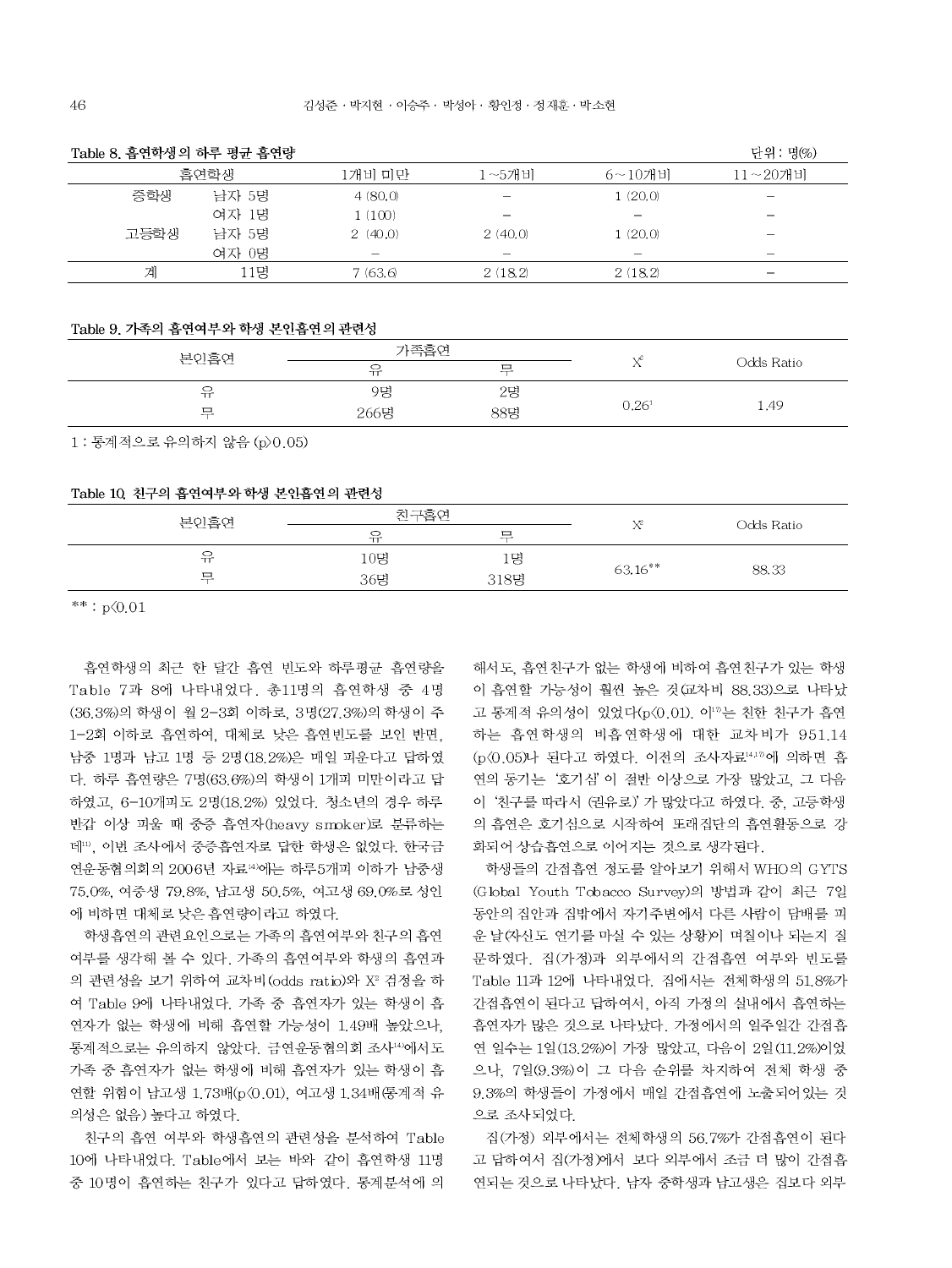| Table 11, 집(가정)에서의 간접흡연 여부와 빈도 |  |  |  |  |  |
|--------------------------------|--|--|--|--|--|
|--------------------------------|--|--|--|--|--|

| 대상학생군 |                   | 주당 간접흡연 일수<br>있음<br>없음 |            |          |          |              |                          |         |         |          |
|-------|-------------------|------------------------|------------|----------|----------|--------------|--------------------------|---------|---------|----------|
|       |                   |                        |            | 1일       | 2일       | 3일           | 4일                       | 5일      | 6일      | 7일       |
|       | 중학생<br>남자 111명    | 41(36.9)               | 70(63.1)   | 24(21.6) | 15(13.5) | 13(11.7)     | 6 (5.4)                  | 4(3,6)  | 2(1.8)  | 6(5,4)   |
|       | 여자 103명           | 47(45.6)               | 56(54.4)   | 12(117)  | 9(8.7)   | (8.7)<br>-9. | 7(6.8)                   | 5(4.9)  | 3(2.9)  | 11(10.7) |
|       | 72명<br>고등학생<br>남자 | 44(61.1)               | 28(38.9)   | 8(11.1)  | 7(9.7)   | (1.4)        | 1(1.4)                   | 3(4.2)  |         | 8(11.1)  |
|       | 79명<br>여자         | 44(55.7)               | 35(44.3)   | 4(5.1)   | 10(12.7) | (8.9)        | $\overline{\phantom{m}}$ | 3(3.8)  | 2(2.5)  | 9(11.4)  |
|       | 365명<br>계         | 176 (48.2)             | 189 (51.8) | 48(13.2) | 41(11.2) | (8.2)<br>30  | 14(3.8)                  | 15(4,1) | 7 (1.9) | 34(9.3)  |
|       |                   |                        |            |          |          |              |                          |         |         |          |

#### Table 12 외부에서 의 간접흡연 여부와 빈도

| 대상학생군 |           |            |            | 주당 간접흡연 일수 |                            |           |         |         |                   |         |
|-------|-----------|------------|------------|------------|----------------------------|-----------|---------|---------|-------------------|---------|
|       |           | 없음         | 있음         | 1일         | 2 <sup>2</sup>             | 3일        | 4일      | 5일      | 6일                | 7일      |
| 중학생   | 남자 111명   | 35(31.5)   | 76 (68.5)  |            | 33(29.7) 13(11.7) 14(12.6) |           | 5(4.5)  | 7(6.3)  | 1(0.9)            | 3(2.7)  |
|       | 여자 103명   | 49 (47.6)  | 54(524)    | 19(18.4)   | 12(11.7)                   | 9 (8.7)   | 5(4.5)  | 3(2.9)  | 2(1.9)            | 4(3.9)  |
| 고등학생  | 남자<br>72명 | 30(41.7)   | 42(58.3)   |            | $18(25.0)$ $13(18.1)$      | 7 (9.7)   | 1(1.4)  | 1(1.4)  | 1(1.4)            | 1(1.4)  |
|       | 79명<br>여자 | 44(55.7)   | 35(44.3)   | 13(16.5)   | 9(11.4)                    | 5(6.3)    |         | 4(5.1)  | $\qquad \qquad -$ | 4(5.1)  |
| 계     | 365명      | 158 (43.3) | 207 (56.7) | 83(22.7)   | 47(12.9)                   | -35 (9.6) | 11(3.0) | 15(4.1) | 4(1.1)            | 12(3,3) |

Table 13 '집 또는 외부' 에서의 간접흡연율과 '집 및 외부' 에서의 간접흡연율

단위 : 명(%)

단위 : 명(%)

| 대상학생군 |           | '집 또는 외부' 에서 간접흡연. | '집 및 외부' 모두에서 간접흡연 |
|-------|-----------|--------------------|--------------------|
| 중학생   | 남자 111명   | 91 (82.0)          | 55(49.5)           |
|       | 여자 103명   | 67(65.0)           | 43(41.7)           |
| 고등학생  | 남자 72명    | 58 (80.6)          | 12(16.7)           |
|       | 79명<br>여자 | 48 (60.8)          | 22(27.8)           |
| 계     | 365명      | 264 (72.3)         | 132 (36.2)         |

에서 많이 간접흡연된다고 하였으며, 여중생은 집에서의 간접 흡연이 조금 높았고, 여고생은 집과 외부의 간접흡연 정도가 같은 것으로 조사되었다. 외부에서의 일주일간 간접흡연 일수 는 1일 (22.7%)이 가장 많았고, 2일(12.9%), 3일(9.6%)의 순이 었다.

집(가정)과 외부를 합한 전체생활 중에 일주일간 간접흡연에 노출되는 정도는 Table 13에 나타내었다. 전체학생의 72.3% 가 간접흡연이 된다고 답하였다. 간접흡연율은 남자 중학생이 82.0%로 가장 높았으며 남고생, 여중생, 여고생의 순이었다. 집과 외부 모두에서 간접흡연되는 학생의 비율도 36.2%나 되 엎다

### 학생 소변 중 니코틴과 코티닌의 함량 분석

중. 고등학생들의 소변 중 니코틴과 체내 대사물질인 코티닌 의 농도를 분석하여 Table 14와 15에 나타내었다. Table 14 에서 보는 바와 같이 전체학생의 니코틴 검출율은 94.8%였다. 남고생이 98.1%로 가장 높았으며 다음으로 여고생(95.2%). 여중생(93.6), 남중생(92.3%)의 순이었다. 니코틴의 체내 대 사물질인 코티닌의 검출율(Table 15)은 전체학생의 74.3%였 고, 남고생(83.8%)이 가장 높았으며 다음으로 남중생(75.0%), 여고생(74.3%), 여중생(64.5%)의 순이였다. 소변 중의 니코틴 과 코티닌 간의 상관계수는 0.2112로 아주 낮은 상관관계를 나타내었고, 특히 21 ng/mL 이상의 농도에서는 코티닌이 여 중생과 여고생에서 더 많이 검출되는 등 니코틴과는 다른 양상 을 나타내었다.

학생들의 소변 중 니코틴과 코티닌 검출율을 Table 13의 학 생들의 전체생활에서의 간접흡연율 설문조사 결과(72.3%)와 비교해 봤을 때, 니코틴(94.8%)보다 코티닌(74.3%)이 학생들 의 간접흡연 조사결과와 대체로 비슷한 결과를 나타내었다. 그 러나 니코틴이 전체학생의 94.8%에서 검출된 것은 오락실. PC방, 노래방 등과 공공장소에서의 흡연석과 금연석이 완전 히 분리되지 못한 현실에서, 학생들의 실제 간접흡연 정도를 나타내는 것일 수도 있다. 한편, Davis<sup>18</sup>는 환경성 담배연기 (ETS)에 의한 간접흡연 뿐 아니라 일부 음식물에 의해서도 비 흡연자의 소변에서 소량의 니코틴 및 코티닌이 검출될 수 있다 고 하였다. 그러므로 학생들의 실제 간접흡연율은 72.3%와 94.8%의 사이에 있을 것으로 추정되며, 학생들이 인식하지 못 하는 상태에서도 상당수 간접흡연에 노출되는 것으로 생각된 다.

본 연구원의 조사에 의하면 간접흡연자의 소변 중 니코틴 및 코티닌의 평균 함량은 각각 7 ng/mL(최대 22)<sup>8)</sup>, 6.5 ng/mL<sup>9)</sup> 였고, Hariharan19은 간접흡연자의 뇨중 니코틴 및 코티닌 평

47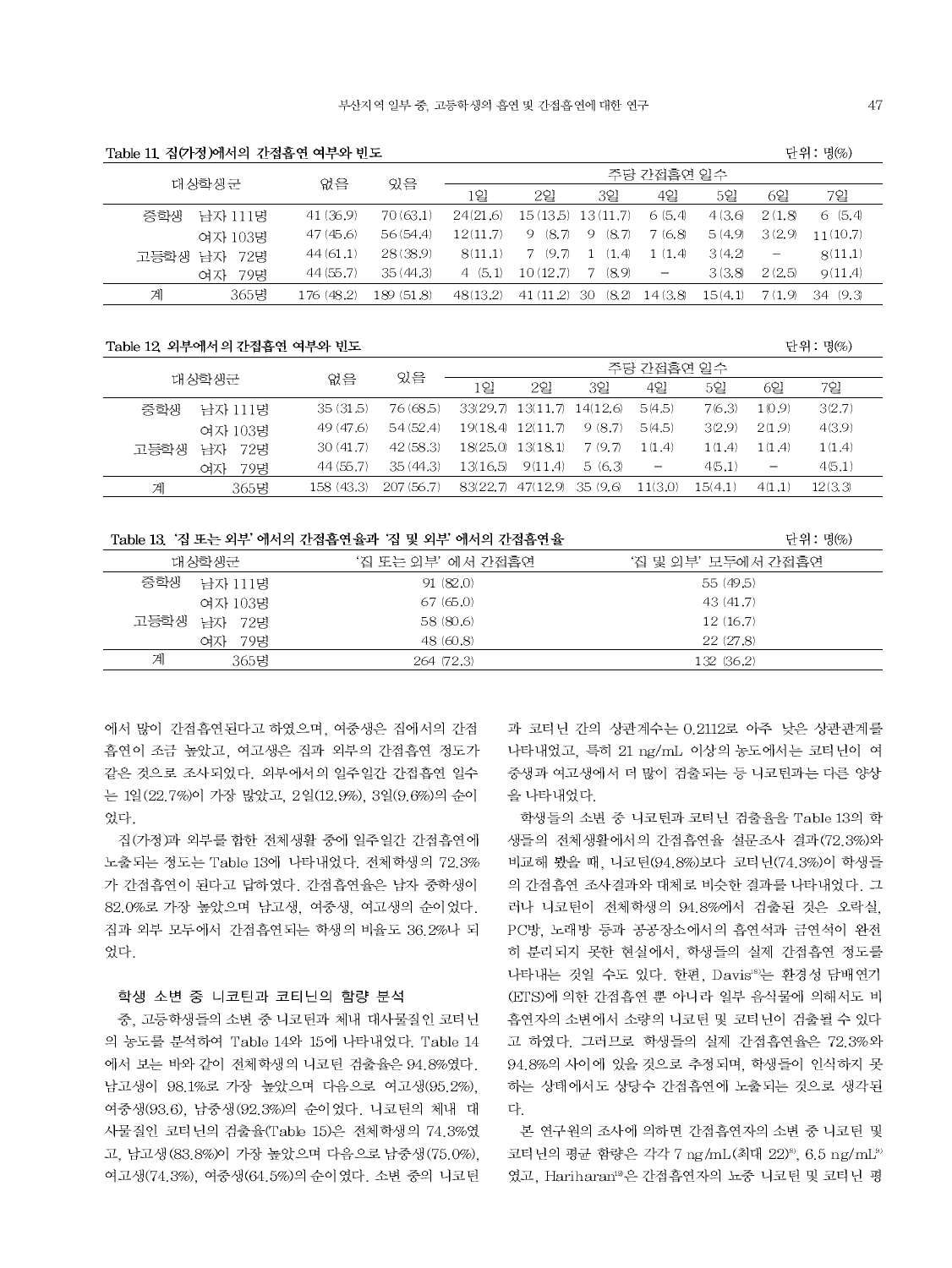| Table 14 학생 소변 중 니코틴 농도 |               |                          |               |               | 단위 : 명(%)     |
|-------------------------|---------------|--------------------------|---------------|---------------|---------------|
| $N$ ic ot ine농도(ng/mL)  | 계(424명)       | 남중(104명)                 | 여중(110명)      | 남고(105명)      | 여고(105명)      |
| $\overline{0}$          | 22(5.2)       | 8(7,7)                   | 7(6,4)        | 2(1.9)        | 5(4.8)        |
| $1 - 5$                 | 254(59.9)     | 46(44.2)                 | 86(78.2)      | 65(61.9)      | 57(54.3)      |
| $6 - 10$                | 105(24.8)     | 31(29.8)                 | 13(11.8)      | 24(22.8)      | 37(35.2)      |
| $11 - 15$               | 26(6.1)       | 12(11.5)                 | 2(1.8)        | 7(6,7)        | 5(4.8)        |
| $16 - 20$               | 10(2.4)       | 5(4.8)                   | 2(1.8)        | 2(1,9)        | 1(0,9)        |
| $21 - 40$               | 1(0,2)        | 1(1,0)                   |               |               |               |
| $41 - 100$              | 4(0,9)        | 1(1,0)                   |               | 3(2,9)        |               |
| 600이상                   | 2(0.5)        | $\overline{\phantom{0}}$ |               | 2(1,9)        |               |
| 평균함량(Mean±SD)           | $5.0 \pm 5.9$ | $6.3 \pm 6.0$            | $3.2 \pm 2.8$ | $6.1 \pm 9.2$ | $4.8 \pm 3.1$ |
| 검출율(%)                  | 94.8          | 92.3                     | 93.6          | 98.1          | 95.2          |

Table 15 학생 소변 중 코티닌 농도

| Table 15, 학생 소변 중 코티닌 농도 |               |               |               |               | 단위 : 명(%)      |
|--------------------------|---------------|---------------|---------------|---------------|----------------|
| Cotinine농도 $(ng/mL)$     | 계(424명)       | 남중(104명)      | 여중(110명)      | 남고(105명)      | 여고(105명)       |
| 0                        | 109(25.7)     | 26(25.0)      | 39(35.5)      | 17(16.2)      | 27(25.7)       |
| $1 - 5$                  | 176(41.5)     | 56(53.8)      | 49(44.5)      | 43(40.9)      | 28(26.6)       |
| $6 - 10$                 | 97(22.9)      | 15(14.4)      | 14(12.7)      | 32(30.5)      | 36(34.3)       |
| $11 - 15$                | 27(6.4)       | 6(5,8)        | 5(4.5)        | 8(7.6)        | (7.6)<br>8.    |
| $16 - 20$                | 11(2.6)       | 1(1,0)        | 2(1.8)        | 4(3,8)        | 4(3.8)         |
| $21 - 40$                | 3(0,7)        |               | 1(1,0)        | 1(1,0)        | 1(1,0)         |
| $41 - 100$               |               |               |               |               |                |
| 600이상                    | 1(0,2)        |               |               |               | 1(1,0)         |
| 평 균함량(Mean±SD)           | $4.4 \pm 6.6$ | $3.4 \pm 3.3$ | $3.3 \pm 4.1$ | $5.3 \pm 4.7$ | $6.1 \pm 11.2$ |
| 검출율(%)                   | 74.3          | 75.0          | 64.5          | 83.8          | 74.3           |

균함량이 각각 12.1, 7.7 ng/mL라고 하였다. 조 등<sup>20</sup>은 환경 성 담배연기 (ETS)에 노출된 비흡연자의 뇨 중 코티닌 함량은 20±50 ng/mL라고 하였다.

강 등<sup>20</sup>은 금연클리닉과 같이 흡연여부를 민감하게 검출하기 위해서는 뇨 중 코티닌 함량 20 ng/mL를 분별치 (cut off)로 하 여 그 이상을 직접흡연으로 보고, 직원 신규채용이나 생명보험 가입 시의 비흡연자 우대제도와 같은 경우에는 간접흡연자가 직 접흡연자로 판별되는 것을 방지하기 위하여 100 ng/mL나 혹은 그 이상의 분별치를 적용하는 것이 바람직하다고 하였다.

20 ng/mL의 분별치를 Table 14에 적용하여 보면 흡연학 생은 남중생 2%, 남고생 4.8%가 되는데, 이는 설문조사 결과 보다도 낮은 수치이므로 이번 조사의 경우 흡연학생의 소변 중 니코틴 함량 분별치는 10~20 ng/mL 정도로 추정해 볼 수 있 다. 흡연학생들의 흡연량은 사회적 제약 등으로 성인과 달라서 Table 8에서 보는 바와 같이 하루 한개피 이상을 피우는 학생 은 많지 않고 흡연과 다음 흡연의 간격이 길어서 소변 중 니코 틴 및 코티닌 함량이 성인의 경우보다 적게 나올 수 있다. 조 등20도 흡연이나 간접흡연 노출 후 12시간 이후에 소변을 채취 하면 소변 중 코티닌 농도가 50-70% 감소하여 과소평가 될 수 있다고 하였다. 그러므로 학생들의 소변 중 니코틴 및 코티 닌량으로는 간접흡연과 직접흡연을 구별하기가 쉽지 않은 것 으로 생각된다. 학생들의 흡연여부 그리고 간접흡연과 직접흡 연 구별을 위해서는 소변 뿐 아니라, 혈액, 타액, 모발 등을 이 용한 좀더 체계적이고 면밀한 조사가 필요할 것으로 생각된다.

#### $\Omega$ 약

부산지역 일부 중, 고등학교 1학년 남학생 및 여학생 총 365 명을 대상으로 흡연 및 간접흡연에 대한 무기명 자기평가 기입 식 설문조사를 실시하고, 또한 정기 검진을 위하여 1개 의료기 관을 방문한 중, 고등학교 남녀 1학년 424명의 소변을 채취하 여 소변 중 니코틴 및 그 체내 대사물질인 코티닌의 함량을 분 석하여 다음과 같은 결과를 얻었다.

설문조사 결과, 전체학생 중 75.5%의 학생이 가족 중 흡연 자가 있었다. 아버지 흡연이 61.1%, 기타가족(할아버지, 삼촌 등) 25.8, 형제자매 5.8, 어머니 1.1%였다.

12.6%의 학생이 흡연하는 친구가 있었다. 남고생이 25.0% 로 가장 많았으며, 남중생 12.6, 여중생 8.8, 여고생 6.3%의 순이 였다.

14.8%의 학생이 흡연경험이 있다고 하였고, 남중생이 23.4%로 가장 높았고, 남고생 18.1, 여중생 9.7, 여고생 6.3% 의 순이였다.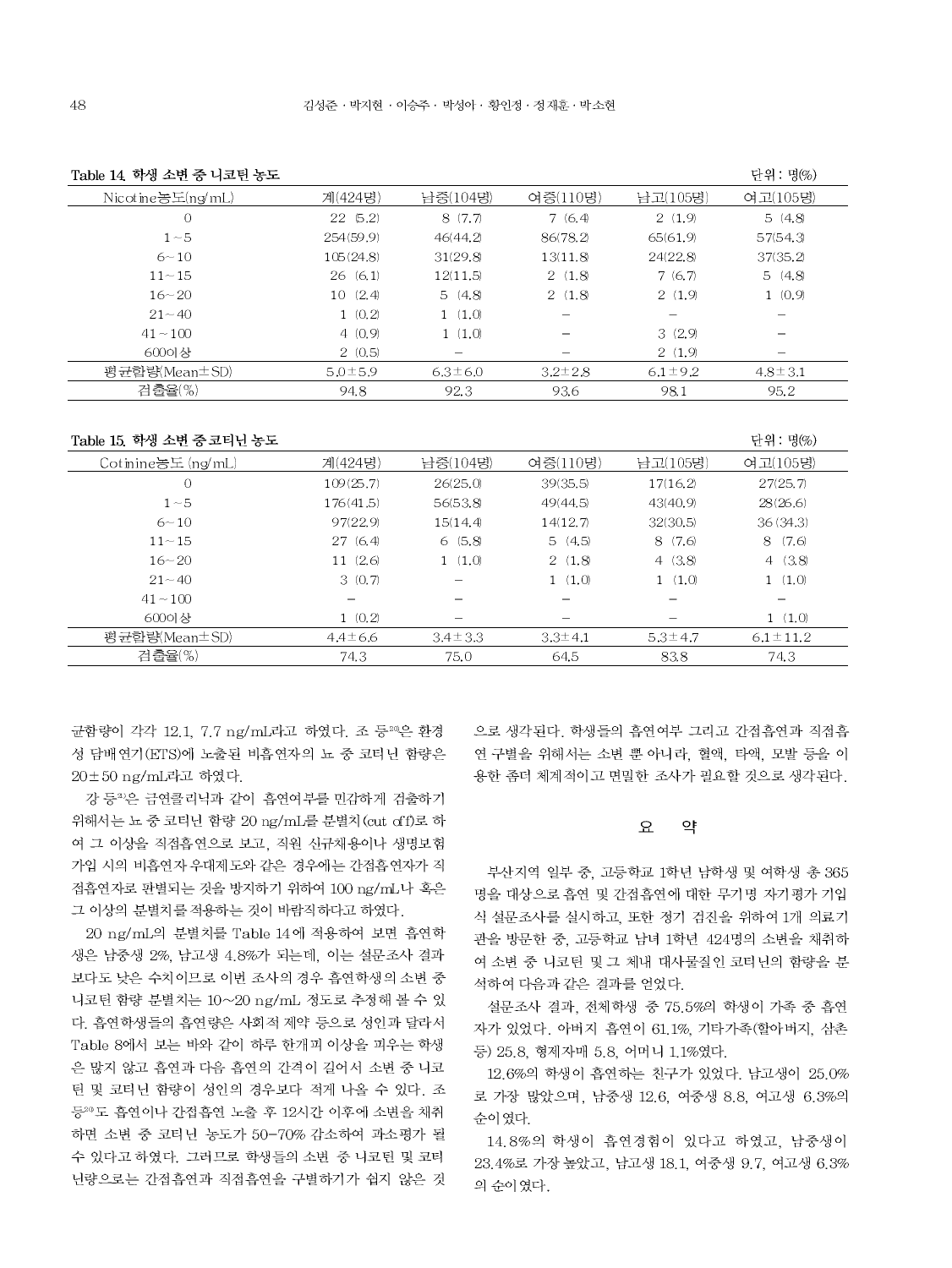3.0%의 학생이 현재 흡연을 하고 있다고 답하였다. 남고생 이 6.9%, 남중생 4.5%, 여중생 1.0%, 여고생 0%였다.

가족 중 흡연자가 있는 학생이 흡연자가 없는 학생에 비해 흡연할 가능성이 1.49배 높았으나, 통계적으로는 유의하지 않 았다. 흡연친구가 없는 학생에 비하여 흡연친구가 있는 학생이 흡연할 가능성이 훨씬 높은 것 (교차비 88.33)으로 나타났고 통계적 유의성이 있었다(p<0.01).

전체학생의 51.8%가 집(가정)에서 간접흡연 되고, 56.7%가 집 밖에서 간접흡연되며, 집(가정)과 외부를 합한 전체생활 중 에서는 72.3%가 간접흡연된다고 답하였다.

중, 고등학생 424명의 소변 중에서 니코틴은 94.8%, 코티 닌은 74.3%의 검출율을 보였다. 소변 중의 니코틴과 코티닌 간의 상관계수는 0.2112로 아주 낮은 상관관계를 나타내었다.

학생들의 실제 간접흡연율은 72.3%와 94.8%의 사이에 있 을 것으로 추정된다. 학생들의 소변 중 니코틴 및 코티닌량으 로는 간접흡연과 직접흡연을 구별하기 어려웠다. 학생들의 흡 연여부 그리고 간접흡연과 직접흡연 구별을 위해서는 소변 뿐 아니라. 혈액. 타액. 모발 등을 이용한 좀더 체계적이고 면밀 한 조사가 필요한 것으로 생각된다.

# 참 고 문 헌

- 1. 보건복지부 · 한국건강관리협회 : 금연의 길라잡이 (금연 핸 드북), 서울 아트모션, 2001.
- 2. 오혜숙 : 일부 중고등학생의 흡연율과 니코틴 의존도 및 타 인의 흡연에 대한 인식, 조선대학교 환경보건대학원 석사학 위논문, 1997.
- 3. 노진호 : 비흡연자의 nicotine에 대한 노출량과 뇨 중 cotinine 농도의 상관성에 관한 연구, 연세대학교 보건대학 원 석사학위논문, 1990.
- 4. Hoegg U. R. : Cigarette smoke in closed space. Environ. Health Perspec. 2, 117-128, 1972.
- 5. International Agency for Research on Cancer (IARC): IARC Monographs on the Evaluation of the Carcinogenic Risk of Chemicals to Humans-Tobacco Smoking, Vol.38, 1985.
- 6. National Institute for Occupational Safety and Health (NIOSH): Current Intelligence Bulletine 54, Environmental Tobacco Smoke in the Workplace-Lung Cancer and Other Health Effects, NIOSH Publication No.91-108, 1991.
- 7. Environment Protection Agency (EPA), Respiratory Health Effects of Passive Smoking: Lung Cancer and Other Disorders. EPA publication EPA/600/6-90/006F. 1992.
- 8. 김성준, 강정미, 차경숙, 이영숙, 빈재훈, 이상훈 : 흡연자, 비흡연자, 금연중인자 및 약물남용자의 소변 중 니코틴 함 량조사, 부산광역시보건환경연구원보 제12권, 63-75, 2002
- 9. 강정미, 차경숙, 김성준, 빈재훈 : 흡연자 및 비흡연자의 소변 중 니코틴 및 코티닌 함량 연구, 부산광역시보건환경 연구원보 제14권, 63-74, 2004.
- 10. 김성준, 차경숙, 윤종배, 윤호철, 박지현 : 대중이용시설의 실내공기 중 니코틴 농도와 간접흡연 조사, 부산광역시보 건환경연구원보 제15권(1), 31-36, 2005.
- 11. 오희철, 김일순, 지선하, 박순우, 신호상, 박종연, 이상욱, 설재웅, 윤지은, 주성은 : 한국인 흡연율 평가도구 표준화 연구(보건복지부 건강증진기금 연구사업), 연세대학교 건 강증진기금사업지원단, 2003.
- 12. 김명수 외 : 제14회 부산아시아경기 약물검사. 한국과학기 술원/도핑콘트롤센터, 2002.
- 13. Jongsei Park : Proceedings of the international symposium on drug abuse in sports (doping), Doping control center, Korea institute of science and technology, Seoul, Korea, 1988.
- 14. 2006년 전국 중, 고등학교 학생 흡연 실태조사, 연세대학 교 보건대학원 국민건강증진연구소, 사단법인 한국금연운 동협의회 2006.
- 15. 김태숙 : 청소년 흡연실태와 이에 영향을 미치는 요인 연 구, 대전대학교 경영행정, 사회복지대학원 석사학위논문, 2003.
- 16. 정주동 : 중. 고등학교 학생들의 흡연실태에 따른 의식구 조에 관한 조사연구 -강원도 소재 중심-, 강릉대학교 교 육대학원 석사학위논문, 2004.
- 17. 이윤지 : 광주지역 남자 중, 고등학생의 흡연실태 및 흡연 에 영향을 주는 요인, 전남대학교 대학원 의학석사학위논 문, 1993.
- 18. Davis R.A., Stiles M.F., Debethizy J.D., Reynolds J.H. : Dietary nicotine (A source of urinary cotinine), Fd, Chem. Toxic., 29, 821-827, 1991.
- 19. Hariharan M., VanNoord Ted. : Liquidchromatographic determination of nicotine and cotinine in urine from passive smoker (Comparison with gas chromatography with a Nitrogen-specific detector), Clinical Chemistry, 37(7), 1276-80, 1991.
- 20. 조성일, 백남원 : 담배연기의 유해성분 및 흡연에 의한 건 강영향 평가, 서울대학교 보건대학원, 보건의료기술연구 개발사업 보고서, 보건복지부, 2002.
- 21. 강윤희, 이영준, 김현경, 윤영호, 정승용, 이진수, 박재갑 : 흡연자 선별을 위한 요중 코티닌 검사의 유용성, 대한진단 검사의학회지, 23(2): 92-97, 2003.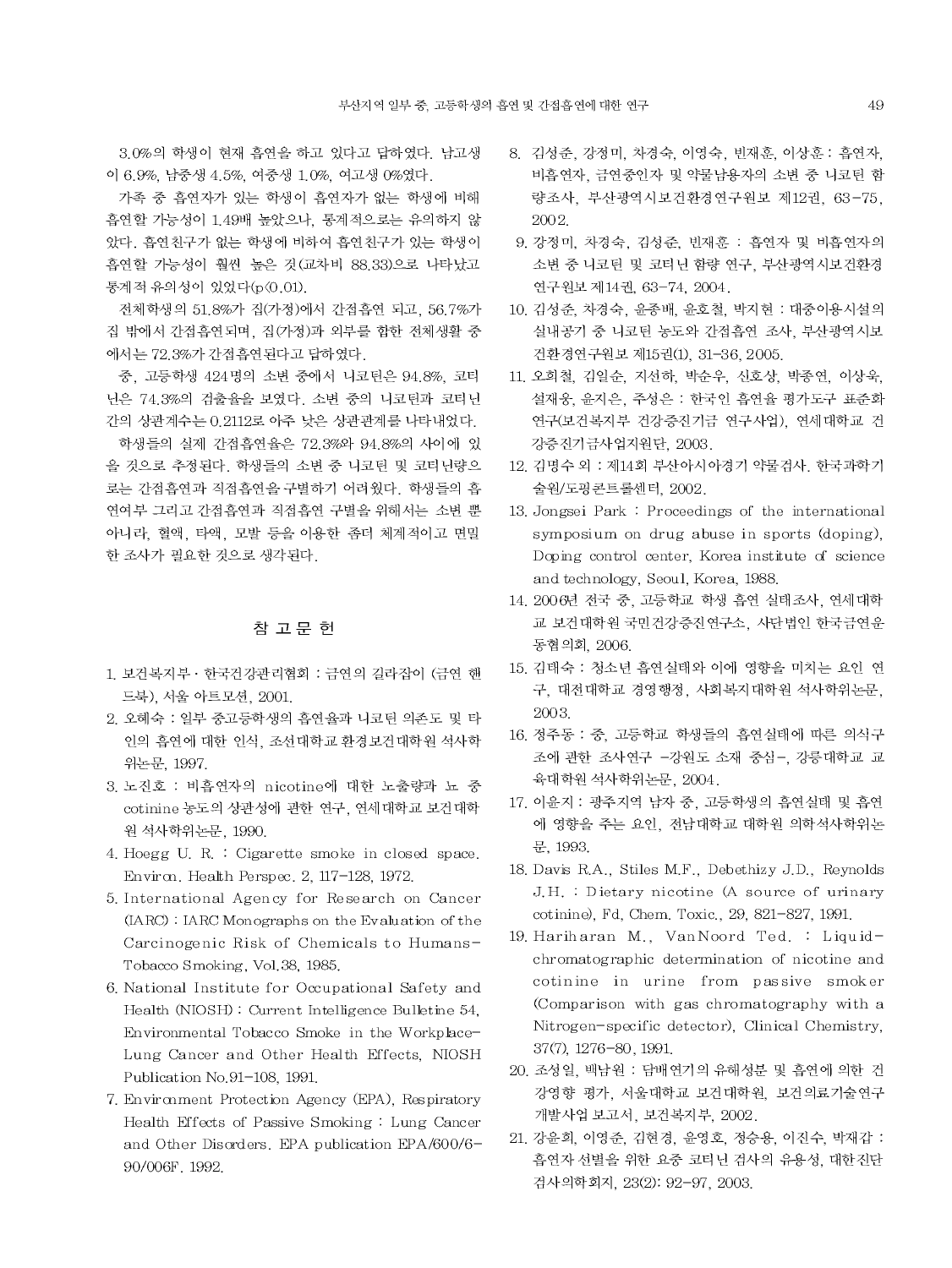| (부록 1) |                                                                                                         |  |  |  |  |  |
|--------|---------------------------------------------------------------------------------------------------------|--|--|--|--|--|
|        | 설 문 지                                                                                                   |  |  |  |  |  |
|        |                                                                                                         |  |  |  |  |  |
|        | 학생 여러분 안녕하십니까?                                                                                          |  |  |  |  |  |
|        | 이 설문지는 우리나라 청소년들의 간접흡연, 흡연 여부와 관련 요인들을 알아보기<br>위한 것으로서 여기서 얻은 결과는 청소년 및 시민들을 위한 건강관리의 자료로 활용<br>될 것입니다. |  |  |  |  |  |
|        | 여러분이 설문지에 작성한 사항에 대한 개인의 비밀은 절대 보장되며, 개인별 자<br>료가 학교에는 절대 전달되지 않을 것입니다.<br>솔직하고 성실하게 응답해 주시면 감사하겠습니다.   |  |  |  |  |  |
|        | ※질문을 읽어 보시고 해당하는 번호에 V표를 하고 ( )안에는<br>적당한 대답을 적어 주세요.                                                   |  |  |  |  |  |
|        |                                                                                                         |  |  |  |  |  |
|        |                                                                                                         |  |  |  |  |  |
|        |                                                                                                         |  |  |  |  |  |
|        |                                                                                                         |  |  |  |  |  |
|        |                                                                                                         |  |  |  |  |  |
|        |                                                                                                         |  |  |  |  |  |
|        |                                                                                                         |  |  |  |  |  |
|        | 부산광역시보건환경연구원 식약품분석과                                                                                     |  |  |  |  |  |